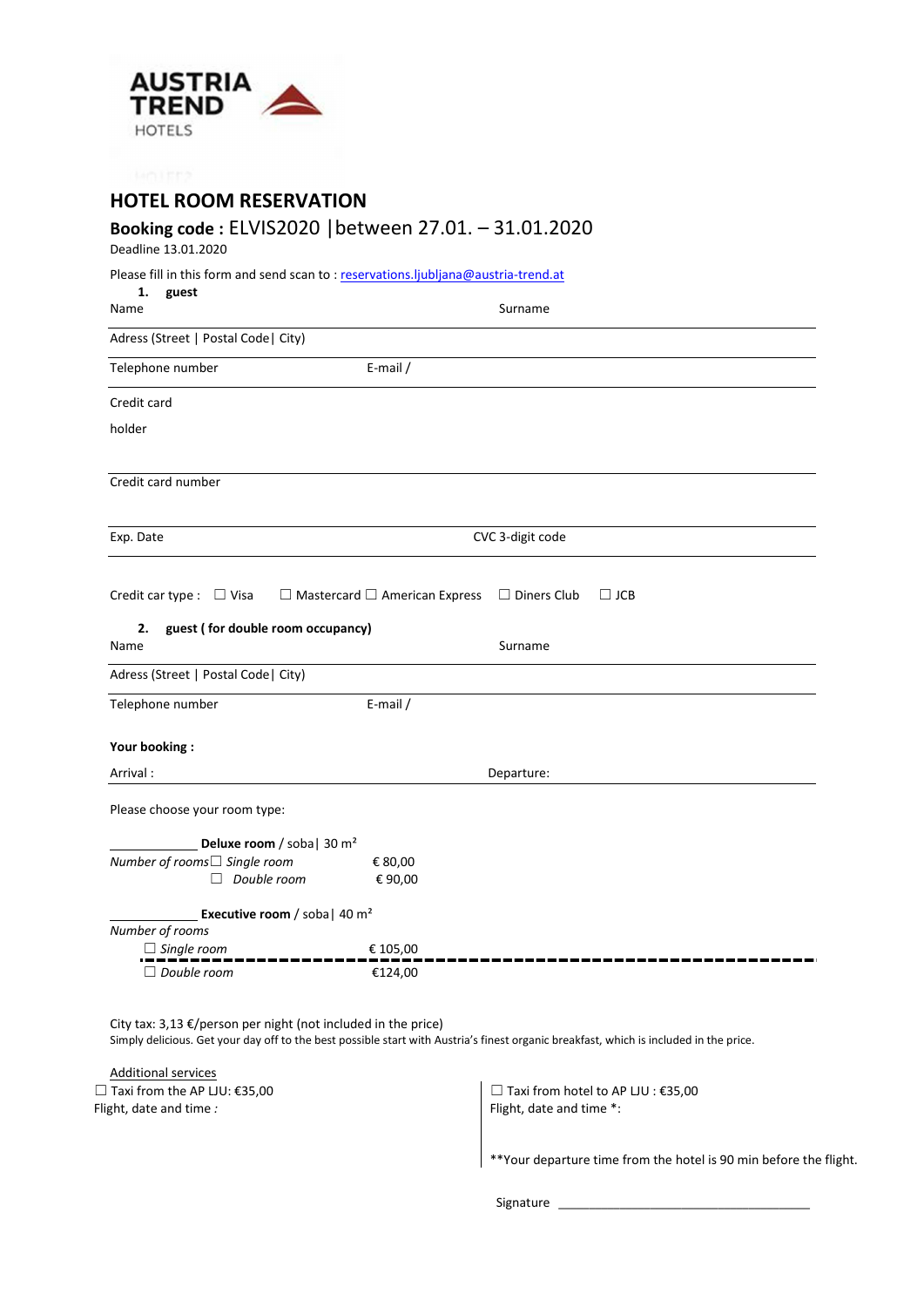

# *Parking*

Spaces are available in the underground garage Smelt WTC (Parking d.o.o.) which is accessible directly from the hotel reception. Parking *costs € 1,50 per hour. A flat rate of for 24 hours is € 25,00.€.* 

### **Cancelation fees (individual cancelations):**

14 days before arrival, cancellation fee will not be charged

13 to 8 days before arrival, we charge 75% of the booking value

7 days and less, No Show and pre departure, we charge 100% of the whole booking value

All cancellations have to be in writing.

Last day to place your booking with above conditions: 13/01/2020

# For a special VIP dinner on the 28<sup>th</sup> of January please contact organizer of the event Mr Samo Hudl **samo.hudl@gmail.com**







Deluxe room: 30 m² | free WLAN | air-conditioned | free shuttle to the city centre upon schedule | 50% discount on sauna and Jacuzzi in Sense wellness club

Executive room: 40 m² | free WLAN | air-conditioned | free shuttle to the city centre upon schedule | separated sleeping and living area | non-alcoholic drinks from mini bar included | bedtime candy | bath products by "ADO" | bathrobe and slippers |free entrance to Gym 24|20% discount on all massages in Sense wellness club|50% discount on sauna and Jacuzzi in Sense wellness club|coffee and tea facilities in the room

#### **Fitness**

The 1200 square meters of the modern fitness center Gym24 are home to a sports hall and running track (30 m).





Our newly opened Winners Lounge in the Hotel Ljubljana has lots to offer: guests in the modern sport lounge can sample burger and beer specialities while relaxing to sports broadcasts and fantastic live music.